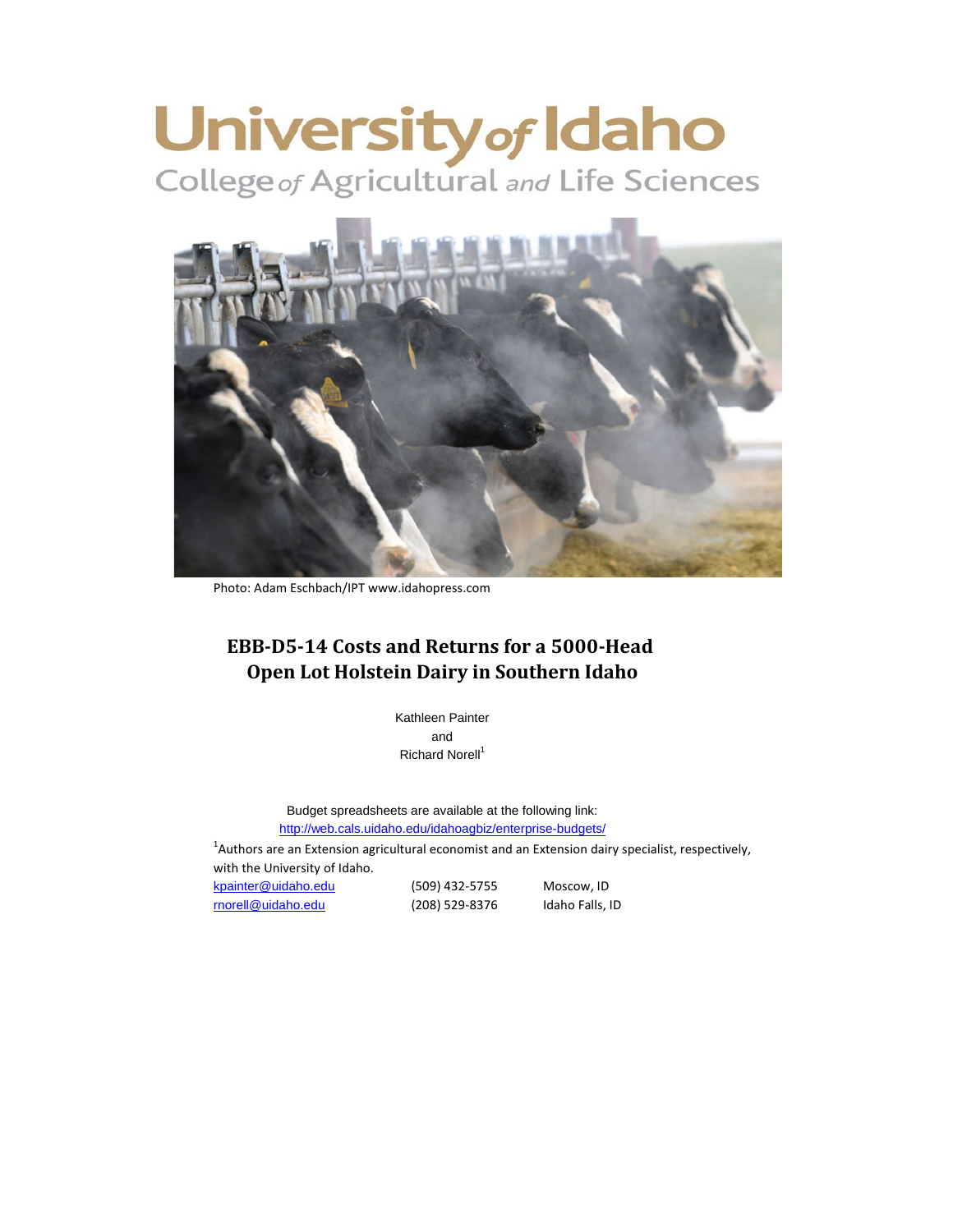Summary of Annual Costs and Returns for Operating a 5,000-Head Open Lot Dairy in Southern Idaho, 2014 (\$/head/year)

|                                            | (\$/Head/Year) |
|--------------------------------------------|----------------|
| Annual Milk Production (cwt/head)          | 241.27         |
| Milk Price (\$/cwt), Average for 2014      | \$22.45        |
| Annual Milk Revenue (\$/head/year)         | \$5,417        |
| Total Revenue (\$/head/year)               | \$6,020        |
| Annual Feed Costs (\$/head/year)           | \$2,231        |
| Total Variable Costs (\$/head/year)        | \$3,723        |
| Fixed Costs (\$/head/year)                 | \$587          |
| Total Costs (\$/head/year)                 | \$4,311        |
|                                            |                |
| Returns over Variable Costs (\$/head/year) | \$2,296        |
| Returns over Total Costs (\$/head/year)    | \$1,709        |

*In the spreadsheet version, you can change values in red and they will be updated throughout the budget.* http://web.cals.uidaho.edu/idahoagbiz/enterprise-budgets/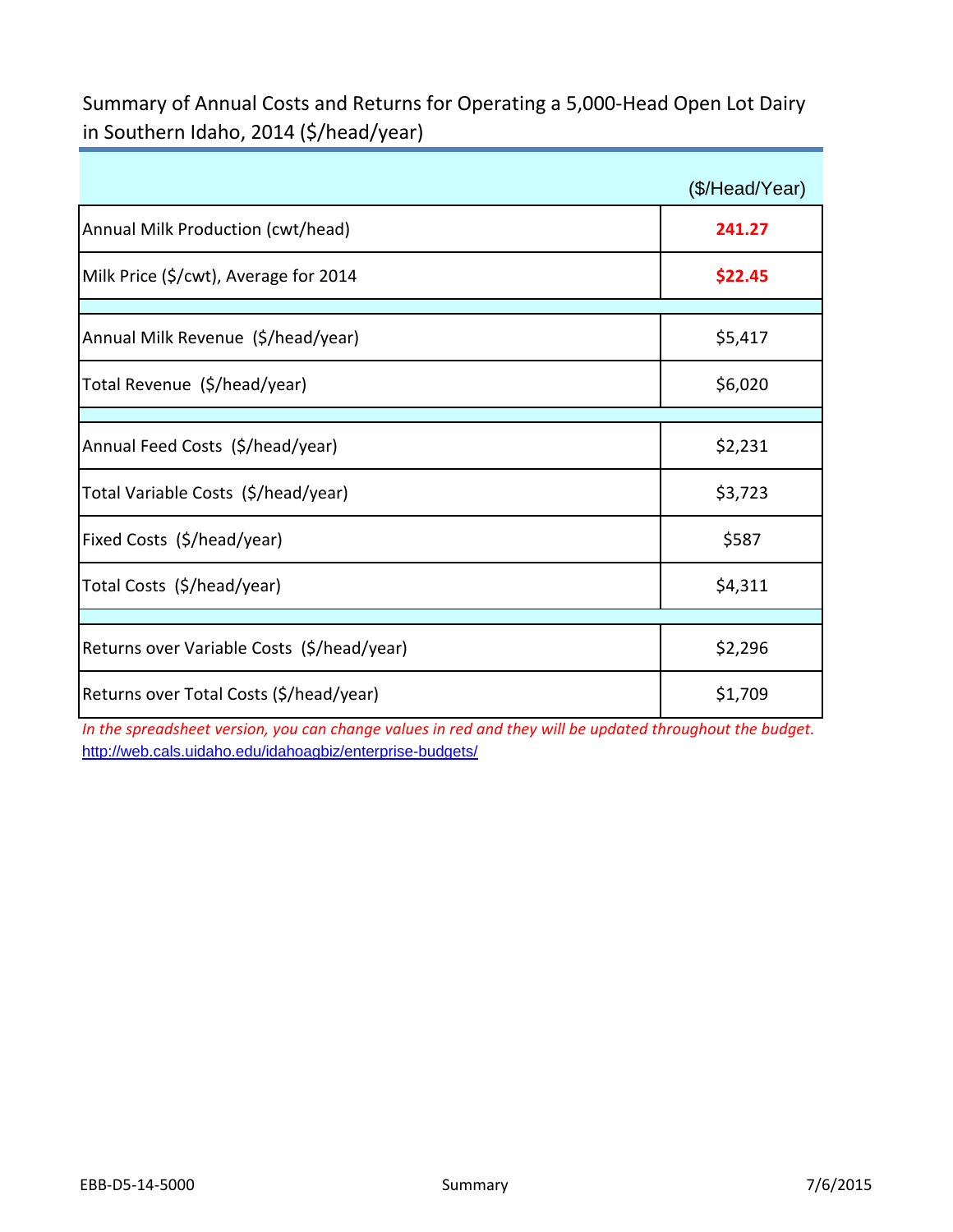## **Background & Assumptions**

Economic costs are used in the University of Idaho costs and returns estimates. All resources are valued based on market price or opportunity cost. This budget represents the average costs and returns per cow associated with a 5,000-cow dairy herd. The rolling 365-day 3.5% fat-corrected milk for the year is 24,127 lb per cow, which is the state average for 2014. The herd is milked three times a day in two double 36 parallel parlors and kept in open lots with no additional housing. All pens have lock-type stanchions for herd management. The owner contributes to the daily labor requirement. The \$2,421 per lactating cow facility investment (see Capital Cost per head, Table 5) is based on the best estimate of current cost and the average value of each component over its useful life.

## **Dairy Overview**

#### **Herd Information**

The herd consists of 5,000 cows total with 10% dry, 3% close-up heifers, 8% close-up cows, and 6% fresh cows. The remaining cows, 73% (3650), are in the high energy category in terms of feed. The herd replacement rate is 40% annually (35% cull loss and 5% mortality) with purchased heifers used as replacements. The herd has a 5% mortality rate on mature cows and an average 13.8 month calving interval.

#### **Labor**

Labor requirements per day and per year, both hired and owner labor, are listed in Table 1 below. All milking labor is hired (100 hours/day) and includes all cleanup. Feeding labor is hired (24 hours/day for feeding plus creating rations). Facility management labor is split between hired (32 hours/day) and owner (3 hours/day). Herd management labor is also split between the herd manager plus hired labor (32 hours/day) and the herd owner (2.5 hours/day). Manure is managed in open lots and removed twice a year by a custom operator. Feed lanes are scraped once or twice daily.

#### **Feeds**

Total Mixed Rations (TMR) are combined with alfalfa using a vertical mixer. A base commodity mix is fed to all cows. In addition, the milking herd receives a supplement mix. These two blends are developed by a consultant who creates rations based on current relative feed costs and cattle nutrient needs specific to the requirements of each group of cows. A representative daily feed ration would consist of hay, grain, and other supplements as shown in Table 2 and Table 3. Average total feed cost per cow for the whole herd is \$5.18 per day while average total feed cost per lactating cow is \$6.70 per day.

#### **Herd Health**

Artificial insemination (AI) is used for breeding. Breeding, testing, veterinary services, and medicine are included in the annual veterinary services charge.

|                | Daily (hr/herd) |       | Annual labor (hr/cow) |       |       |
|----------------|-----------------|-------|-----------------------|-------|-------|
|                | Hired           | Owner | Hired                 | Owner | Total |
| Milking        | 100.0           | 0.0   | 7.3                   | 0.0   | 7.3   |
| Feeding        | 24.0            | 0.0   | 1.3                   | 0.0   | 1.3   |
| Facility mgmt. | 32.0            | 3.0   | 2.5                   | 0.2   | 2.7   |
| Herd mgmt.     | 32.0            | 2.5   | 2.5                   | 0.2   | 2.7   |
| Manure mgmt.   | 0.0             | 0.0   | 0.0                   | 0.0   | 0.0   |
| Total          | 188.0           | 5.5   | 13.6                  | 0.4   | 14.0  |

#### **Table 1. Daily (hr/herd) and Annual (hr/head) Labor**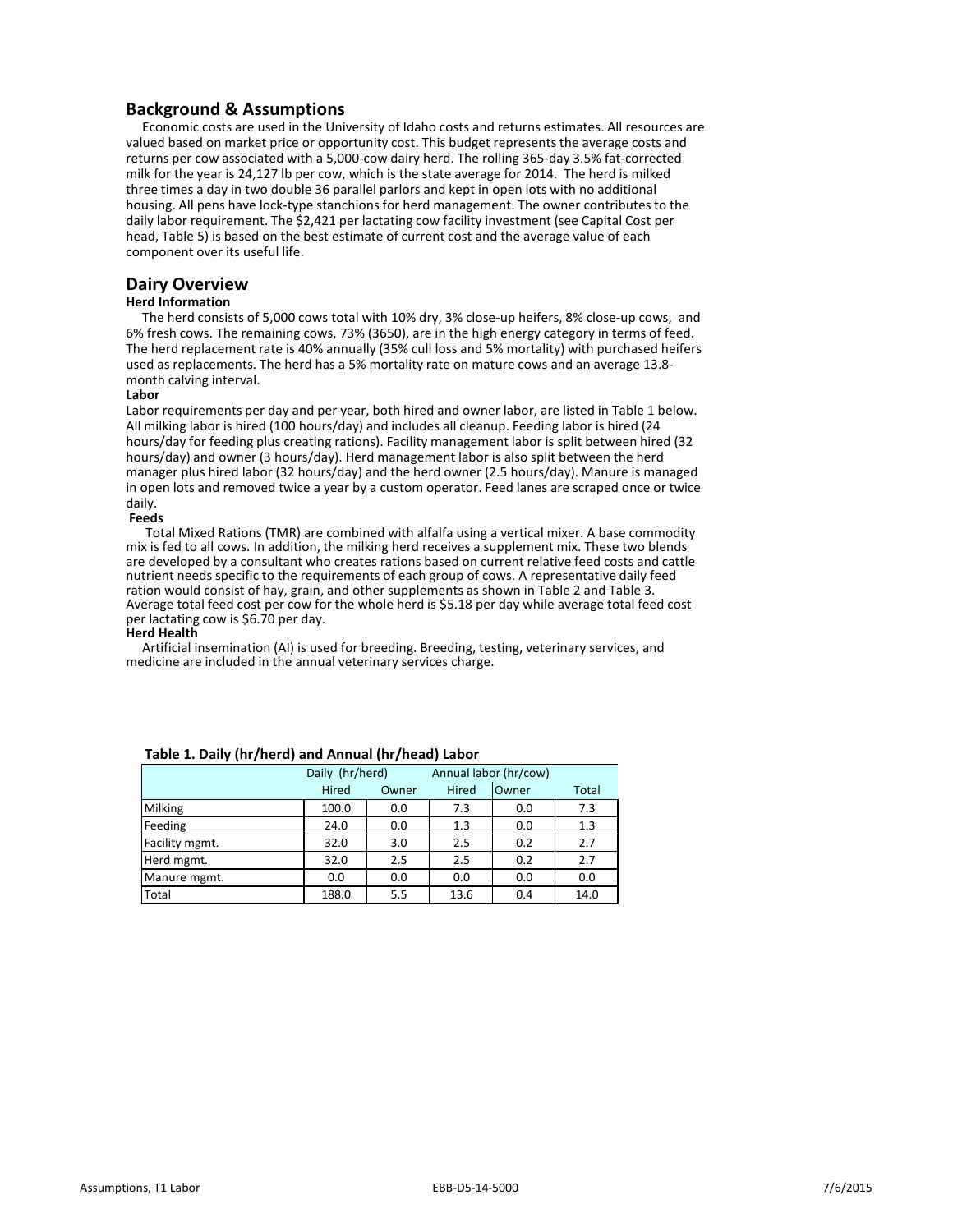|                                 | Quantity | Price*             | Cost               |
|---------------------------------|----------|--------------------|--------------------|
| Feed item:                      | lb/day   | $\frac{2}{3}$ /cwt | $\frac{1}{2}$ /day |
| Alfalfa hay, dairy              | 11.70    | \$11.75            | \$1.37             |
| Feeder hay                      | 3.56     | \$10.00            | \$0.36             |
| Straw                           | 0.35     | \$2.80             | \$0.01             |
| Wet sugarbeet pulp              | 3.48     | \$1.80             | \$0.06             |
| Wet Dry Distillers Grain (DDG)  | 4.46     | \$3.05             | \$0.14             |
| Corn silage (30%DM, 15% shrink) | 31.43    | \$2.25             | \$0.71             |
| Haylage (38%DM, 10% shrink)     | 7.62     | \$3.50             | \$0.27             |
| Beet pulp                       | 0.99     | \$9.10             | \$0.09             |
| Corn                            | 9.49     | \$9.50             | \$0.90             |
| Barley                          | 1.45     | \$7.75             | \$0.11             |
| Wheat DDG (Canada)              | 1.54     | \$13.75            | \$0.21             |
| Canola                          | 1.80     | \$12.00            | \$0.22             |
| <b>Distillers</b>               | 1.81     | \$9.50             | \$0.17             |
| Cottonseed                      | 3.61     | \$18.00            | \$0.65             |
| Molasses                        | 1.44     | \$14.15            | \$0.20             |
| Bypass fat (EB 100)             | 0.35     | \$67.00            | \$0.24             |
| Ryegrass pellets                | 0.49     | \$8.50             | \$0.04             |
| Mineral (ton)                   | 0.89     | \$20.50            | \$0.18             |
| Mineral, fresh (ton)            | 0.09     | \$65.50            | \$0.06             |
| Mineral, dry cow (ton)          | 0.03     | \$76.00            | \$0.02             |
| Mineral, dry cow AD (ton)       | 0.14     | \$73.10            | \$0.11             |
| Total cost, all cows            |          |                    | \$6.12             |

Table 2. Daily Feed Ration, Quantities and Costs for All Cows\*

\*includes 73% high energy lactating cows, 6% fresh cows, 8% close-up cows, 3% close-up heifers, and 10% dry cows.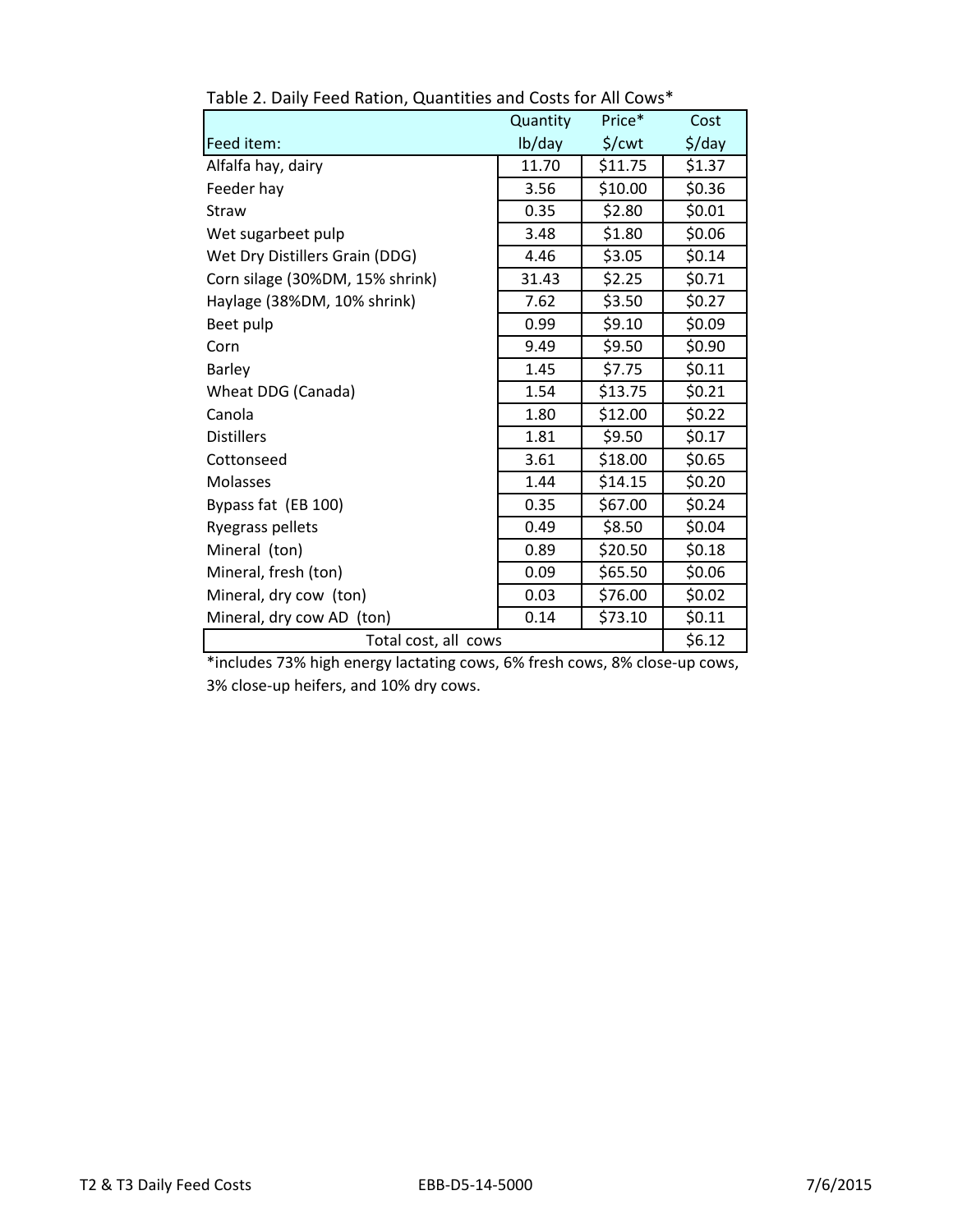| Table 4: Annual Enterprise Budget for a 5,000-Head Open Lot Dairy in Southern Idaho |  |
|-------------------------------------------------------------------------------------|--|
|-------------------------------------------------------------------------------------|--|

|                                            | Quantity     |              | No. of       | Price or            | Value or                         | Value or             | Value or |
|--------------------------------------------|--------------|--------------|--------------|---------------------|----------------------------------|----------------------|----------|
| Item                                       | Per Head     | Unit         | Cows         | Cost                | Cost/Dairy                       | Cost/Head/Yr         | Cost/Cwt |
|                                            |              |              |              |                     |                                  |                      |          |
| <b>Income, Lactating Cows:</b>             |              |              |              |                     | \$30,099,808                     | \$6,020              | \$24.95  |
| Milk (cwt/head)                            | 241.27       | cwt          | 5000         | \$22.45             | \$27,082,557.50                  | \$5,416.51           | \$22.45  |
| <b>Bull Calves (head)</b>                  | 0.48         | head         | 5000         | \$181.00            | \$434,400.00                     | \$86.88              | \$0.36   |
| Heifer Calves (head)                       | 0.48         | head         | 5000         | \$234.00            | \$561,600.00                     | \$112.32             | \$0.47   |
| Cull Cows (head)                           | 0.35         | head         | 5000         | \$1,155.00          | \$2,021,250.00                   | \$404.25             | \$1.68   |
| <b>Feed Costs, All Cows:</b>               |              |              |              |                     |                                  |                      |          |
| Feed (ton/head/yr):                        |              |              |              |                     | \$11,128,365.32                  | \$2,231.49           | \$9.22   |
| Alfalfa hay, dairy                         | 2.14         | head         | 5000         | \$235.00            | \$2,515,462.12                   | \$503.09             | \$2.09   |
| Feeder hay                                 | 0.65         | head         | 5000         | \$200.00            | \$650,815.72                     | \$130.16             | \$0.54   |
| Straw                                      | 0.06         | head         | 5000         | \$56.00             | \$17,718.59                      | \$3.54               | \$0.01   |
| Wet sugarbeet pulp                         | 0.70         | head         | 5000         | \$36.00             | \$126,155.56                     | \$25.23              | \$0.10   |
| Wet Dry Distillers Grain (DDG)             | 0.82         | head         | 5000         | \$61.00             | \$248,986.00                     | \$49.80              | \$0.21   |
| Corn silage (30%DM, 15% shrink)            | 6.61         | head         | 5000         | \$45.00             | \$1,265,036.54                   | \$253.01             | \$1.05   |
| Haylage (38%DM, 10% shrink)                | 1.39         | head         | 5000         | \$70.00             | \$439,035.69                     | \$87.81              | \$0.36   |
| Beet pulp                                  | 0.18         | head         | 5000         | \$182.00            | \$165,597.13                     | \$33.12              | \$0.14   |
| Corn                                       | 1.74         | head         | 5000         | \$190.00            | \$1,650,644.72                   | \$330.13             | \$1.37   |
| Barley                                     | 0.27         | head         | 5000         | \$155.00            | \$205,746.13                     | \$41.15              | \$0.17   |
| Wheat DDG (Canada)                         | 0.28         | head         | 5000         | \$275.00            | \$387,848.04                     | \$77.57              | \$0.32   |
| Canola                                     | 0.33         | head         | 5000         | \$240.00            | \$395,434.65                     | \$79.09              | \$0.33   |
| <b>Distillers</b>                          | 0.33         | head         | 5000         | \$190.00            | \$314,543.84                     | \$62.91              | \$0.26   |
| Cottonseed                                 | 0.66         | head         | 5000         | \$360.00            | \$1,188,226.50                   | \$237.65             | \$0.98   |
| Molasses                                   | 0.26         | head         | 5000         | \$283.00            | \$371,726.99                     | \$74.35              | \$0.31   |
| Bypass fat (EB 100)                        | 0.06         | head         | 5000         | \$1,340.00          | \$431,093.46                     | \$86.22              | \$0.36   |
| Ryegrass pellets                           | 0.09         | head         | 5000         | \$170.00            | \$76,513.60                      | \$15.30              | \$0.06   |
| Mineral (ton)                              | 0.16         | head         | 5000         | \$410.00            | \$333,341.91                     | \$66.67              | \$0.28   |
| Mineral, fresh (ton)                       | 0.02         | head         | 5000         | \$1,310.00          | \$105,821.92                     | \$21.16              | \$0.09   |
| Mineral, dry cow (ton)                     | 0.01         | head         | 5000         | \$1,520.00          | \$44,779.55                      | \$8.96               | \$0.04   |
| Mineral, dry cow AD (ton)                  | 0.03         | head         | 5000         | \$1,462.00          | \$193,836.68                     | \$38.77              | \$0.16   |
|                                            |              |              |              |                     |                                  |                      |          |
| Non-Feed Costs, Herd:                      |              |              |              |                     |                                  | \$1,492.00           | \$6.18   |
| Labor, including fringe costs              | 1.00         | head         | 5000         | \$375.00            | \$7,460,000.00<br>\$1,875,000.00 | \$375.00             | \$1.55   |
| Veterinary, breeding, testing              | 1.00         | head         | 5000         | \$132.00            | \$660,000.00                     | \$132.00             | \$0.55   |
|                                            |              |              |              |                     |                                  |                      | \$0.90   |
| <b>Supplies</b>                            | 1.00         | head         | 5000         | \$217.00            | \$1,085,000.00                   | \$217.00             | \$0.31   |
| <b>Bedding</b>                             | 1.00<br>1.00 | head         | 5000         | \$76.00<br>\$136.00 | \$380,000.00                     | \$76.00              | \$0.56   |
| Repairs and maintenance                    | 1.00         | head         | 5000<br>5000 | \$200.00            | \$680,000.00<br>\$1,000,000.00   | \$136.00<br>\$200.00 | \$0.83   |
| Herd replacement costs<br><b>Utilities</b> | 1.00         | head<br>head | 5000         | \$50.00             | \$250,000.00                     | \$50.00              | \$0.21   |
|                                            | 1.00         |              |              | \$85.00             | \$425,000.00                     | \$85.00              | \$0.35   |
| Milk hauling                               |              | head         | 5000         |                     |                                  |                      | \$0.12   |
| State & association charges                | 1.00         | head         | 5000         | \$30.00             | \$150,000.00                     | \$30.00              |          |
| Legal & accounting                         | 1.00         | head         | 5000         | \$7.00              | \$35,000.00                      | \$7.00               | \$0.03   |
| Miscellaneous (fuel, insur., etc.)         | 1.00         | head         | 5000         | \$62.00             | \$310,000.00                     | \$62.00              | \$0.26   |
| Insurance                                  | 1.00         | head         | 5000         | \$27.00             | \$135,000.00                     | \$27.00              | \$0.11   |
| Interest                                   | 1.00         | \$           | 5000         | \$95.00             | \$475,000.00                     | \$95.00              | \$0.39   |
| <b>Total Operating Costs</b>               |              |              |              |                     | \$18,588,365.32                  | \$3,723.49           | \$15.41  |
| <b>Net Returns Above Variable Costs</b>    |              |              |              |                     | \$11,511,442.18                  | \$2,296.47           | \$9.54   |
| <b>Fixed Costs:</b>                        |              |              |              |                     |                                  |                      |          |
|                                            |              |              |              |                     |                                  |                      |          |
| Capital recovery costs*                    | 1.00         | head         | 5000         | \$486.64            | \$2,433,218.61                   | \$486.64             | \$2.02   |
| Insurance*                                 | 1.00         | herd         | $\mathbf{1}$ | \$38,280.58         | \$38,280.58                      | \$7.66               | \$0.03   |
| Overhead (2.5% Operating Costs)            | 1.00         | herd         | $\mathbf 1$  | \$464,709.13        | \$464,709.13                     | \$92.94              | \$0.39   |
| *See Table 3.                              |              |              |              |                     | \$0.00                           | \$0.00               | \$0.00   |
| <b>Total Fixed Costs</b>                   |              |              |              |                     | \$2,936,208.32                   | \$587.24             | \$2.43   |
|                                            |              |              |              |                     |                                  |                      |          |
| <b>Total Costs (Operating and Fixed)</b>   |              |              |              |                     | \$21,524,573.64                  | \$4,310.73           | \$17.84  |
| <b>Net Returns Above Total Costs</b>       |              |              |              |                     | \$8,575,233.86                   | \$1,709.23           | \$7.11   |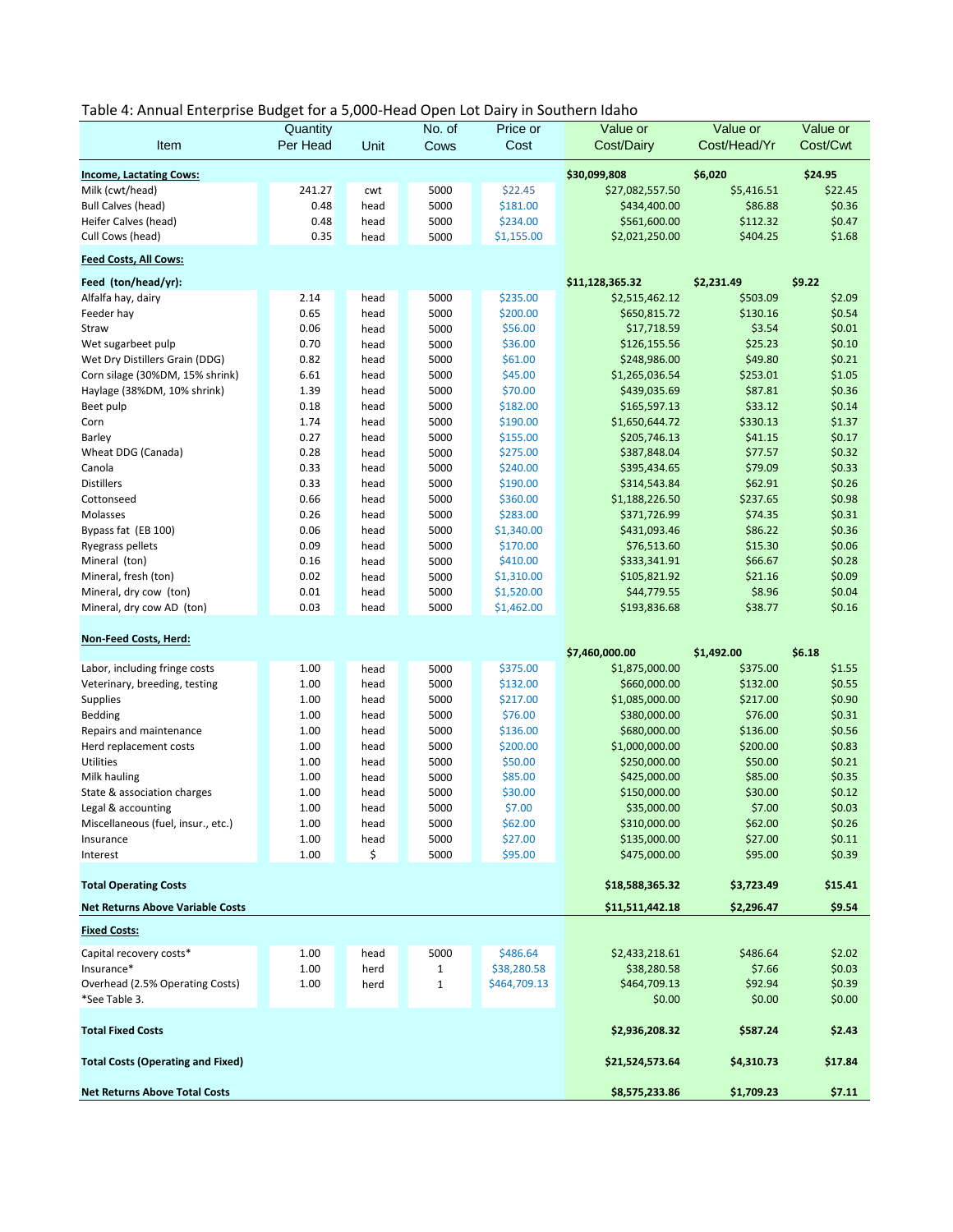#### **Breakeven Price and Yield**

The first breakeven analysis below presents breakeven milk prices (\$/cwt) that will cover operating costs, ownership costs, and total costs for the base yield in the enterprise budget above, as well as for milk yields that are 10% above and below the base yield. The second breakeven analysis below presents breakeven yields that will cover operating costs, ownership costs, and total costs for the base price in the enterprise budget above, as well as for milk prices that are 10% above and below the base yield. In the spreadsheet version (Excel) of this budget, the percentages in the orange cells can be changed and all values will be updated. Costs, prices, and yields in this breakeven table are all linked to values in the budget above, so any changes in the budgets will be automatically updated in these breakeven analyses.

|                                 | Breakeven Milk Prices (\$/cwt): |                 |         |  |  |  |  |  |  |
|---------------------------------|---------------------------------|-----------------|---------|--|--|--|--|--|--|
|                                 | Base                            |                 |         |  |  |  |  |  |  |
|                                 | Less:                           | Yield           | Plus:   |  |  |  |  |  |  |
|                                 | 5%                              | $(cwt/hd/yr)$ : | 5%      |  |  |  |  |  |  |
|                                 | 229.2                           | 241.27          | 253.3   |  |  |  |  |  |  |
|                                 |                                 |                 |         |  |  |  |  |  |  |
| <b>Operating Cost Breakeven</b> | \$16.25                         | \$15.43         | \$14.70 |  |  |  |  |  |  |
| Ownership Cost Breakeven        | \$2.56                          | \$2.43          | \$2.32  |  |  |  |  |  |  |
| <b>Total Cost Breakeven</b>     | \$18.81                         | \$17.87         | \$17.02 |  |  |  |  |  |  |

These tables are also available for you to modify in a spreadsheet version. You may download them from our website, http://web.cals.uidaho.edu/idahoagbiz/enterprise-budgets/current-cost-of-production-studies/current-dairy-budgets/

The Authors - Kathleen Painter is a farm and ranch economics specialist in the University of Idaho Department of Agricultural Economics and Rural Sociology, Moscow. C. Wilson Gray is an Extension agricultural economist in the UI District III Extension Office.

Issued in furtherance of cooperative extension work in agriculture and home economics, Acts of May 8 and June 30, 1914, in cooperation with the U.S. Department of Agriculture, Barbara Petty, Interim Director of University of Idaho Extension, University of Idaho, Moscow, Idaho 83843. The University of Idaho provides equal opportunity in education and employment on the basis of race, color, religion, national origin, gender, age disability, or status as a Vietnam-era veteran, as required by state and federal laws.

02-15 (revised) [http://web.cals.uidaho.edu/idahoagbiz/enterprise-budgets/](http://www.cals.uidaho.edu/aers/r_livestock.htm)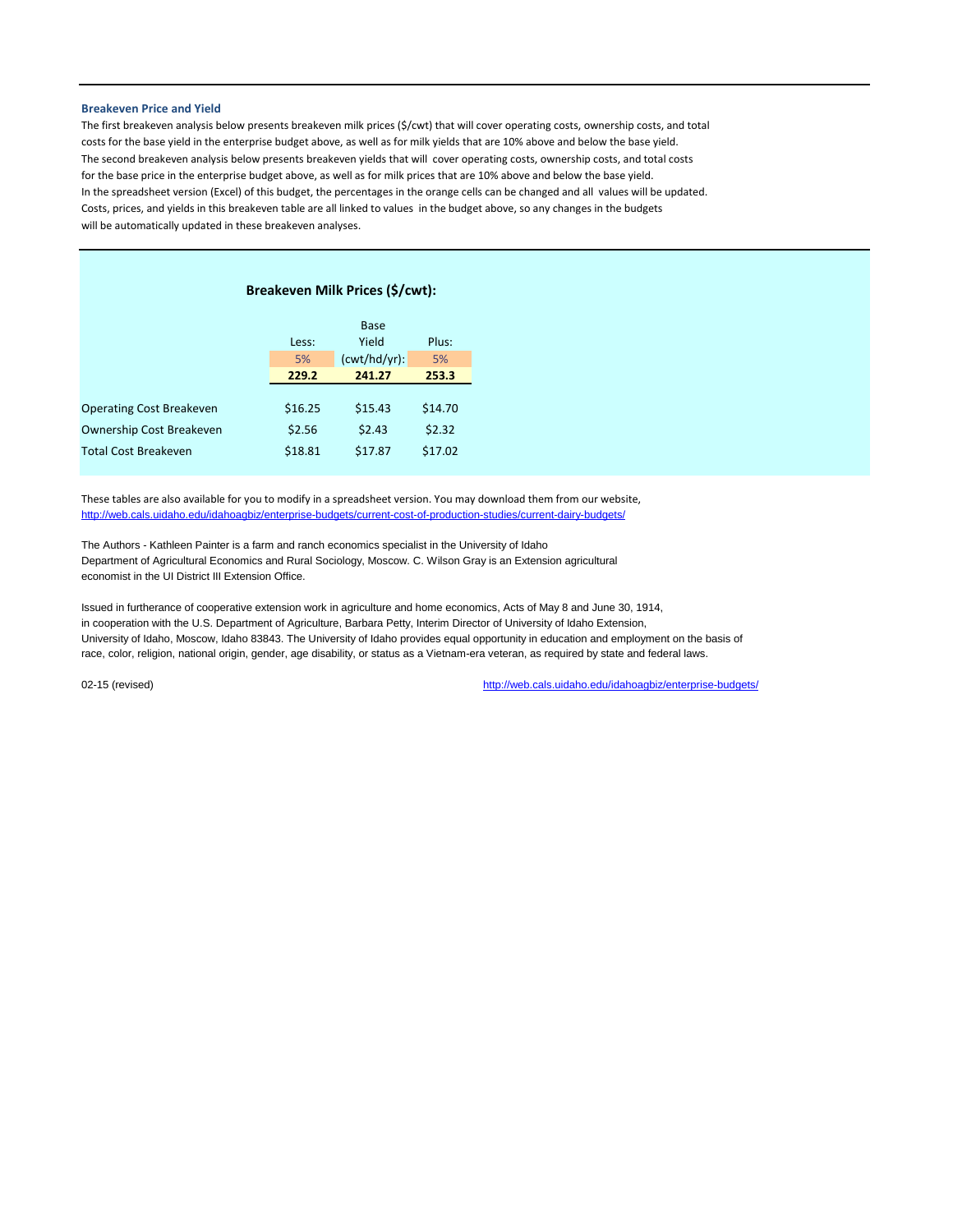| <b>Initial Capital Outlays:</b><br>Cattle:<br>\$8,900,000<br>Initial cow purchase<br>5000<br>hd<br>\$1,780<br>\$8,900,000<br>\$4,320,000<br>Land:<br>Land purchase<br>300<br>\$4,650<br>\$1,395,000<br>ac<br>\$585<br>Site Prep: Permits, well, roads<br>5000<br>\$2,925,000<br>hd<br><b>Feeding Facilities:</b><br>\$547,192<br><b>Scales</b><br>1<br>farm<br>\$105,400<br>\$105,400<br>Commodity shed, 14 bays<br>1<br>farm<br>\$217,800<br>\$217,800<br>\$56,000<br>Hay sheds (180' x 50')<br>4<br>farm<br>\$223,992<br><b>Milking Barn</b><br>\$2,140,368<br>8000<br>\$62<br><b>Buildings</b><br>sq ft<br>\$497,760<br>\$11,400<br>2 double 36 parallel stalls<br>144<br>\$1,642,608<br>stall<br><b>Open Lots</b><br>\$3,136,925<br>5,000<br>\$425<br>Sheds, 400 sq ft per cow<br>head<br>\$2,203,625<br>Shades: 40 sq ft per cow<br>200,000<br>\$5<br>\$933,300<br>sq ft<br><b>Hospital Barn</b><br>\$404,430<br>2100<br>\$62<br><b>Building</b><br>sq ft<br>\$130,662<br>24<br>\$11,400<br>Double 12 parallel stalls<br>stall<br>\$273,768<br>\$1,497,500<br>Machinery, 5000-cow facility:<br>2<br>farm<br>\$79,100<br>Generator<br>\$158,200<br>1<br>farm<br>\$41,200<br>\$41,200<br>Farm pickups, new<br>$\overline{2}$<br>Farm pickups, used<br>farm<br>\$20,600<br>\$41,200<br>$\overline{2}$<br>4-wheelers<br>farm<br>\$6,300<br>\$12,600<br>$\overline{2}$<br>10-wheel truck (manure removal)<br>\$61,700<br>\$123,400<br>farm<br>Tractor-125 HP<br>1<br>farm<br>\$99,400<br>\$99,400<br>\$61,700<br>1<br>\$61,700<br>Tractor-75 HP<br>farm<br>Tractor-60 HP<br>1<br>farm<br>\$46,000<br>\$46,000<br>2<br>\$40,100<br>\$80,200<br><b>Straw Spreader</b><br>farm<br>1<br>\$156,900<br>\$156,900<br>Loaders, new<br>farm<br>2<br>\$82,600<br>\$165,200<br>Loaders, used<br>farm<br>\$73,200<br>2<br>\$36,600<br>Skid steer loader<br>farm<br>\$52,300<br>\$52,300<br>Telehandler loader<br>1<br>farm<br>Semis, with feedbox mixers, new<br>\$128,600<br>1<br>farm<br>\$128,600<br>$\mathbf 1$<br>Semis, with feedbox mixers, used<br>farm<br>\$66,900<br>\$66,900<br>$\overline{2}$<br>Dump truck<br>\$16,700<br>\$33,400<br>farm<br>\$68,000<br>\$68,000<br>Vacuum tank<br>1<br>farm<br>Backhoe<br>1<br>\$50,200<br>\$50,200<br>farm<br>1<br>farm<br>\$3,500<br>\$3,500<br>Boxscraper<br>Brush hog, 10'<br>1<br>\$9,600<br>\$9,600<br>farm<br>Gooseneck trailer, 28'<br>1<br>farm<br>\$25,800<br>\$25,800<br>$\mathbf 1$<br>Miscellaneous<br>farm<br>\$63,200<br>\$60,000<br>\$12,106,415<br><b>Total Capital Costs</b><br>\$2,421<br>Capital Costs per head<br>Average Capital Costs (Purchase - Salvage Value)/2<br>\$6,111,475<br>Average Capital Costs per Cow (5,000 head)<br>\$1,222<br>\$2,433,219<br><b>Total Capital Recovery Costs</b><br>Capital Recovery Costs per Cow (5,000 head)<br>\$487 |      | Quantity  |      | Price or | Value or |  |
|---------------------------------------------------------------------------------------------------------------------------------------------------------------------------------------------------------------------------------------------------------------------------------------------------------------------------------------------------------------------------------------------------------------------------------------------------------------------------------------------------------------------------------------------------------------------------------------------------------------------------------------------------------------------------------------------------------------------------------------------------------------------------------------------------------------------------------------------------------------------------------------------------------------------------------------------------------------------------------------------------------------------------------------------------------------------------------------------------------------------------------------------------------------------------------------------------------------------------------------------------------------------------------------------------------------------------------------------------------------------------------------------------------------------------------------------------------------------------------------------------------------------------------------------------------------------------------------------------------------------------------------------------------------------------------------------------------------------------------------------------------------------------------------------------------------------------------------------------------------------------------------------------------------------------------------------------------------------------------------------------------------------------------------------------------------------------------------------------------------------------------------------------------------------------------------------------------------------------------------------------------------------------------------------------------------------------------------------------------------------------------------------------------------------------------------------------------------------------------------------------------------------------------------------------------------------------------------------------------------------------------------------------------------------------------------------------------------------------------------------------------------------------------------------------------------------|------|-----------|------|----------|----------|--|
|                                                                                                                                                                                                                                                                                                                                                                                                                                                                                                                                                                                                                                                                                                                                                                                                                                                                                                                                                                                                                                                                                                                                                                                                                                                                                                                                                                                                                                                                                                                                                                                                                                                                                                                                                                                                                                                                                                                                                                                                                                                                                                                                                                                                                                                                                                                                                                                                                                                                                                                                                                                                                                                                                                                                                                                                                     | Item | Per Dairy | Unit | Cost     | Cost     |  |
|                                                                                                                                                                                                                                                                                                                                                                                                                                                                                                                                                                                                                                                                                                                                                                                                                                                                                                                                                                                                                                                                                                                                                                                                                                                                                                                                                                                                                                                                                                                                                                                                                                                                                                                                                                                                                                                                                                                                                                                                                                                                                                                                                                                                                                                                                                                                                                                                                                                                                                                                                                                                                                                                                                                                                                                                                     |      |           |      |          |          |  |
|                                                                                                                                                                                                                                                                                                                                                                                                                                                                                                                                                                                                                                                                                                                                                                                                                                                                                                                                                                                                                                                                                                                                                                                                                                                                                                                                                                                                                                                                                                                                                                                                                                                                                                                                                                                                                                                                                                                                                                                                                                                                                                                                                                                                                                                                                                                                                                                                                                                                                                                                                                                                                                                                                                                                                                                                                     |      |           |      |          |          |  |
|                                                                                                                                                                                                                                                                                                                                                                                                                                                                                                                                                                                                                                                                                                                                                                                                                                                                                                                                                                                                                                                                                                                                                                                                                                                                                                                                                                                                                                                                                                                                                                                                                                                                                                                                                                                                                                                                                                                                                                                                                                                                                                                                                                                                                                                                                                                                                                                                                                                                                                                                                                                                                                                                                                                                                                                                                     |      |           |      |          |          |  |
|                                                                                                                                                                                                                                                                                                                                                                                                                                                                                                                                                                                                                                                                                                                                                                                                                                                                                                                                                                                                                                                                                                                                                                                                                                                                                                                                                                                                                                                                                                                                                                                                                                                                                                                                                                                                                                                                                                                                                                                                                                                                                                                                                                                                                                                                                                                                                                                                                                                                                                                                                                                                                                                                                                                                                                                                                     |      |           |      |          |          |  |
|                                                                                                                                                                                                                                                                                                                                                                                                                                                                                                                                                                                                                                                                                                                                                                                                                                                                                                                                                                                                                                                                                                                                                                                                                                                                                                                                                                                                                                                                                                                                                                                                                                                                                                                                                                                                                                                                                                                                                                                                                                                                                                                                                                                                                                                                                                                                                                                                                                                                                                                                                                                                                                                                                                                                                                                                                     |      |           |      |          |          |  |
|                                                                                                                                                                                                                                                                                                                                                                                                                                                                                                                                                                                                                                                                                                                                                                                                                                                                                                                                                                                                                                                                                                                                                                                                                                                                                                                                                                                                                                                                                                                                                                                                                                                                                                                                                                                                                                                                                                                                                                                                                                                                                                                                                                                                                                                                                                                                                                                                                                                                                                                                                                                                                                                                                                                                                                                                                     |      |           |      |          |          |  |
|                                                                                                                                                                                                                                                                                                                                                                                                                                                                                                                                                                                                                                                                                                                                                                                                                                                                                                                                                                                                                                                                                                                                                                                                                                                                                                                                                                                                                                                                                                                                                                                                                                                                                                                                                                                                                                                                                                                                                                                                                                                                                                                                                                                                                                                                                                                                                                                                                                                                                                                                                                                                                                                                                                                                                                                                                     |      |           |      |          |          |  |
|                                                                                                                                                                                                                                                                                                                                                                                                                                                                                                                                                                                                                                                                                                                                                                                                                                                                                                                                                                                                                                                                                                                                                                                                                                                                                                                                                                                                                                                                                                                                                                                                                                                                                                                                                                                                                                                                                                                                                                                                                                                                                                                                                                                                                                                                                                                                                                                                                                                                                                                                                                                                                                                                                                                                                                                                                     |      |           |      |          |          |  |
|                                                                                                                                                                                                                                                                                                                                                                                                                                                                                                                                                                                                                                                                                                                                                                                                                                                                                                                                                                                                                                                                                                                                                                                                                                                                                                                                                                                                                                                                                                                                                                                                                                                                                                                                                                                                                                                                                                                                                                                                                                                                                                                                                                                                                                                                                                                                                                                                                                                                                                                                                                                                                                                                                                                                                                                                                     |      |           |      |          |          |  |
|                                                                                                                                                                                                                                                                                                                                                                                                                                                                                                                                                                                                                                                                                                                                                                                                                                                                                                                                                                                                                                                                                                                                                                                                                                                                                                                                                                                                                                                                                                                                                                                                                                                                                                                                                                                                                                                                                                                                                                                                                                                                                                                                                                                                                                                                                                                                                                                                                                                                                                                                                                                                                                                                                                                                                                                                                     |      |           |      |          |          |  |
|                                                                                                                                                                                                                                                                                                                                                                                                                                                                                                                                                                                                                                                                                                                                                                                                                                                                                                                                                                                                                                                                                                                                                                                                                                                                                                                                                                                                                                                                                                                                                                                                                                                                                                                                                                                                                                                                                                                                                                                                                                                                                                                                                                                                                                                                                                                                                                                                                                                                                                                                                                                                                                                                                                                                                                                                                     |      |           |      |          |          |  |
|                                                                                                                                                                                                                                                                                                                                                                                                                                                                                                                                                                                                                                                                                                                                                                                                                                                                                                                                                                                                                                                                                                                                                                                                                                                                                                                                                                                                                                                                                                                                                                                                                                                                                                                                                                                                                                                                                                                                                                                                                                                                                                                                                                                                                                                                                                                                                                                                                                                                                                                                                                                                                                                                                                                                                                                                                     |      |           |      |          |          |  |
|                                                                                                                                                                                                                                                                                                                                                                                                                                                                                                                                                                                                                                                                                                                                                                                                                                                                                                                                                                                                                                                                                                                                                                                                                                                                                                                                                                                                                                                                                                                                                                                                                                                                                                                                                                                                                                                                                                                                                                                                                                                                                                                                                                                                                                                                                                                                                                                                                                                                                                                                                                                                                                                                                                                                                                                                                     |      |           |      |          |          |  |
|                                                                                                                                                                                                                                                                                                                                                                                                                                                                                                                                                                                                                                                                                                                                                                                                                                                                                                                                                                                                                                                                                                                                                                                                                                                                                                                                                                                                                                                                                                                                                                                                                                                                                                                                                                                                                                                                                                                                                                                                                                                                                                                                                                                                                                                                                                                                                                                                                                                                                                                                                                                                                                                                                                                                                                                                                     |      |           |      |          |          |  |
|                                                                                                                                                                                                                                                                                                                                                                                                                                                                                                                                                                                                                                                                                                                                                                                                                                                                                                                                                                                                                                                                                                                                                                                                                                                                                                                                                                                                                                                                                                                                                                                                                                                                                                                                                                                                                                                                                                                                                                                                                                                                                                                                                                                                                                                                                                                                                                                                                                                                                                                                                                                                                                                                                                                                                                                                                     |      |           |      |          |          |  |
|                                                                                                                                                                                                                                                                                                                                                                                                                                                                                                                                                                                                                                                                                                                                                                                                                                                                                                                                                                                                                                                                                                                                                                                                                                                                                                                                                                                                                                                                                                                                                                                                                                                                                                                                                                                                                                                                                                                                                                                                                                                                                                                                                                                                                                                                                                                                                                                                                                                                                                                                                                                                                                                                                                                                                                                                                     |      |           |      |          |          |  |
|                                                                                                                                                                                                                                                                                                                                                                                                                                                                                                                                                                                                                                                                                                                                                                                                                                                                                                                                                                                                                                                                                                                                                                                                                                                                                                                                                                                                                                                                                                                                                                                                                                                                                                                                                                                                                                                                                                                                                                                                                                                                                                                                                                                                                                                                                                                                                                                                                                                                                                                                                                                                                                                                                                                                                                                                                     |      |           |      |          |          |  |
|                                                                                                                                                                                                                                                                                                                                                                                                                                                                                                                                                                                                                                                                                                                                                                                                                                                                                                                                                                                                                                                                                                                                                                                                                                                                                                                                                                                                                                                                                                                                                                                                                                                                                                                                                                                                                                                                                                                                                                                                                                                                                                                                                                                                                                                                                                                                                                                                                                                                                                                                                                                                                                                                                                                                                                                                                     |      |           |      |          |          |  |
|                                                                                                                                                                                                                                                                                                                                                                                                                                                                                                                                                                                                                                                                                                                                                                                                                                                                                                                                                                                                                                                                                                                                                                                                                                                                                                                                                                                                                                                                                                                                                                                                                                                                                                                                                                                                                                                                                                                                                                                                                                                                                                                                                                                                                                                                                                                                                                                                                                                                                                                                                                                                                                                                                                                                                                                                                     |      |           |      |          |          |  |
|                                                                                                                                                                                                                                                                                                                                                                                                                                                                                                                                                                                                                                                                                                                                                                                                                                                                                                                                                                                                                                                                                                                                                                                                                                                                                                                                                                                                                                                                                                                                                                                                                                                                                                                                                                                                                                                                                                                                                                                                                                                                                                                                                                                                                                                                                                                                                                                                                                                                                                                                                                                                                                                                                                                                                                                                                     |      |           |      |          |          |  |
|                                                                                                                                                                                                                                                                                                                                                                                                                                                                                                                                                                                                                                                                                                                                                                                                                                                                                                                                                                                                                                                                                                                                                                                                                                                                                                                                                                                                                                                                                                                                                                                                                                                                                                                                                                                                                                                                                                                                                                                                                                                                                                                                                                                                                                                                                                                                                                                                                                                                                                                                                                                                                                                                                                                                                                                                                     |      |           |      |          |          |  |
|                                                                                                                                                                                                                                                                                                                                                                                                                                                                                                                                                                                                                                                                                                                                                                                                                                                                                                                                                                                                                                                                                                                                                                                                                                                                                                                                                                                                                                                                                                                                                                                                                                                                                                                                                                                                                                                                                                                                                                                                                                                                                                                                                                                                                                                                                                                                                                                                                                                                                                                                                                                                                                                                                                                                                                                                                     |      |           |      |          |          |  |
|                                                                                                                                                                                                                                                                                                                                                                                                                                                                                                                                                                                                                                                                                                                                                                                                                                                                                                                                                                                                                                                                                                                                                                                                                                                                                                                                                                                                                                                                                                                                                                                                                                                                                                                                                                                                                                                                                                                                                                                                                                                                                                                                                                                                                                                                                                                                                                                                                                                                                                                                                                                                                                                                                                                                                                                                                     |      |           |      |          |          |  |
|                                                                                                                                                                                                                                                                                                                                                                                                                                                                                                                                                                                                                                                                                                                                                                                                                                                                                                                                                                                                                                                                                                                                                                                                                                                                                                                                                                                                                                                                                                                                                                                                                                                                                                                                                                                                                                                                                                                                                                                                                                                                                                                                                                                                                                                                                                                                                                                                                                                                                                                                                                                                                                                                                                                                                                                                                     |      |           |      |          |          |  |
|                                                                                                                                                                                                                                                                                                                                                                                                                                                                                                                                                                                                                                                                                                                                                                                                                                                                                                                                                                                                                                                                                                                                                                                                                                                                                                                                                                                                                                                                                                                                                                                                                                                                                                                                                                                                                                                                                                                                                                                                                                                                                                                                                                                                                                                                                                                                                                                                                                                                                                                                                                                                                                                                                                                                                                                                                     |      |           |      |          |          |  |
|                                                                                                                                                                                                                                                                                                                                                                                                                                                                                                                                                                                                                                                                                                                                                                                                                                                                                                                                                                                                                                                                                                                                                                                                                                                                                                                                                                                                                                                                                                                                                                                                                                                                                                                                                                                                                                                                                                                                                                                                                                                                                                                                                                                                                                                                                                                                                                                                                                                                                                                                                                                                                                                                                                                                                                                                                     |      |           |      |          |          |  |
|                                                                                                                                                                                                                                                                                                                                                                                                                                                                                                                                                                                                                                                                                                                                                                                                                                                                                                                                                                                                                                                                                                                                                                                                                                                                                                                                                                                                                                                                                                                                                                                                                                                                                                                                                                                                                                                                                                                                                                                                                                                                                                                                                                                                                                                                                                                                                                                                                                                                                                                                                                                                                                                                                                                                                                                                                     |      |           |      |          |          |  |
|                                                                                                                                                                                                                                                                                                                                                                                                                                                                                                                                                                                                                                                                                                                                                                                                                                                                                                                                                                                                                                                                                                                                                                                                                                                                                                                                                                                                                                                                                                                                                                                                                                                                                                                                                                                                                                                                                                                                                                                                                                                                                                                                                                                                                                                                                                                                                                                                                                                                                                                                                                                                                                                                                                                                                                                                                     |      |           |      |          |          |  |
|                                                                                                                                                                                                                                                                                                                                                                                                                                                                                                                                                                                                                                                                                                                                                                                                                                                                                                                                                                                                                                                                                                                                                                                                                                                                                                                                                                                                                                                                                                                                                                                                                                                                                                                                                                                                                                                                                                                                                                                                                                                                                                                                                                                                                                                                                                                                                                                                                                                                                                                                                                                                                                                                                                                                                                                                                     |      |           |      |          |          |  |
|                                                                                                                                                                                                                                                                                                                                                                                                                                                                                                                                                                                                                                                                                                                                                                                                                                                                                                                                                                                                                                                                                                                                                                                                                                                                                                                                                                                                                                                                                                                                                                                                                                                                                                                                                                                                                                                                                                                                                                                                                                                                                                                                                                                                                                                                                                                                                                                                                                                                                                                                                                                                                                                                                                                                                                                                                     |      |           |      |          |          |  |
|                                                                                                                                                                                                                                                                                                                                                                                                                                                                                                                                                                                                                                                                                                                                                                                                                                                                                                                                                                                                                                                                                                                                                                                                                                                                                                                                                                                                                                                                                                                                                                                                                                                                                                                                                                                                                                                                                                                                                                                                                                                                                                                                                                                                                                                                                                                                                                                                                                                                                                                                                                                                                                                                                                                                                                                                                     |      |           |      |          |          |  |
|                                                                                                                                                                                                                                                                                                                                                                                                                                                                                                                                                                                                                                                                                                                                                                                                                                                                                                                                                                                                                                                                                                                                                                                                                                                                                                                                                                                                                                                                                                                                                                                                                                                                                                                                                                                                                                                                                                                                                                                                                                                                                                                                                                                                                                                                                                                                                                                                                                                                                                                                                                                                                                                                                                                                                                                                                     |      |           |      |          |          |  |
|                                                                                                                                                                                                                                                                                                                                                                                                                                                                                                                                                                                                                                                                                                                                                                                                                                                                                                                                                                                                                                                                                                                                                                                                                                                                                                                                                                                                                                                                                                                                                                                                                                                                                                                                                                                                                                                                                                                                                                                                                                                                                                                                                                                                                                                                                                                                                                                                                                                                                                                                                                                                                                                                                                                                                                                                                     |      |           |      |          |          |  |
|                                                                                                                                                                                                                                                                                                                                                                                                                                                                                                                                                                                                                                                                                                                                                                                                                                                                                                                                                                                                                                                                                                                                                                                                                                                                                                                                                                                                                                                                                                                                                                                                                                                                                                                                                                                                                                                                                                                                                                                                                                                                                                                                                                                                                                                                                                                                                                                                                                                                                                                                                                                                                                                                                                                                                                                                                     |      |           |      |          |          |  |
|                                                                                                                                                                                                                                                                                                                                                                                                                                                                                                                                                                                                                                                                                                                                                                                                                                                                                                                                                                                                                                                                                                                                                                                                                                                                                                                                                                                                                                                                                                                                                                                                                                                                                                                                                                                                                                                                                                                                                                                                                                                                                                                                                                                                                                                                                                                                                                                                                                                                                                                                                                                                                                                                                                                                                                                                                     |      |           |      |          |          |  |
|                                                                                                                                                                                                                                                                                                                                                                                                                                                                                                                                                                                                                                                                                                                                                                                                                                                                                                                                                                                                                                                                                                                                                                                                                                                                                                                                                                                                                                                                                                                                                                                                                                                                                                                                                                                                                                                                                                                                                                                                                                                                                                                                                                                                                                                                                                                                                                                                                                                                                                                                                                                                                                                                                                                                                                                                                     |      |           |      |          |          |  |
|                                                                                                                                                                                                                                                                                                                                                                                                                                                                                                                                                                                                                                                                                                                                                                                                                                                                                                                                                                                                                                                                                                                                                                                                                                                                                                                                                                                                                                                                                                                                                                                                                                                                                                                                                                                                                                                                                                                                                                                                                                                                                                                                                                                                                                                                                                                                                                                                                                                                                                                                                                                                                                                                                                                                                                                                                     |      |           |      |          |          |  |
|                                                                                                                                                                                                                                                                                                                                                                                                                                                                                                                                                                                                                                                                                                                                                                                                                                                                                                                                                                                                                                                                                                                                                                                                                                                                                                                                                                                                                                                                                                                                                                                                                                                                                                                                                                                                                                                                                                                                                                                                                                                                                                                                                                                                                                                                                                                                                                                                                                                                                                                                                                                                                                                                                                                                                                                                                     |      |           |      |          |          |  |
|                                                                                                                                                                                                                                                                                                                                                                                                                                                                                                                                                                                                                                                                                                                                                                                                                                                                                                                                                                                                                                                                                                                                                                                                                                                                                                                                                                                                                                                                                                                                                                                                                                                                                                                                                                                                                                                                                                                                                                                                                                                                                                                                                                                                                                                                                                                                                                                                                                                                                                                                                                                                                                                                                                                                                                                                                     |      |           |      |          |          |  |
|                                                                                                                                                                                                                                                                                                                                                                                                                                                                                                                                                                                                                                                                                                                                                                                                                                                                                                                                                                                                                                                                                                                                                                                                                                                                                                                                                                                                                                                                                                                                                                                                                                                                                                                                                                                                                                                                                                                                                                                                                                                                                                                                                                                                                                                                                                                                                                                                                                                                                                                                                                                                                                                                                                                                                                                                                     |      |           |      |          |          |  |
|                                                                                                                                                                                                                                                                                                                                                                                                                                                                                                                                                                                                                                                                                                                                                                                                                                                                                                                                                                                                                                                                                                                                                                                                                                                                                                                                                                                                                                                                                                                                                                                                                                                                                                                                                                                                                                                                                                                                                                                                                                                                                                                                                                                                                                                                                                                                                                                                                                                                                                                                                                                                                                                                                                                                                                                                                     |      |           |      |          |          |  |
|                                                                                                                                                                                                                                                                                                                                                                                                                                                                                                                                                                                                                                                                                                                                                                                                                                                                                                                                                                                                                                                                                                                                                                                                                                                                                                                                                                                                                                                                                                                                                                                                                                                                                                                                                                                                                                                                                                                                                                                                                                                                                                                                                                                                                                                                                                                                                                                                                                                                                                                                                                                                                                                                                                                                                                                                                     |      |           |      |          |          |  |
|                                                                                                                                                                                                                                                                                                                                                                                                                                                                                                                                                                                                                                                                                                                                                                                                                                                                                                                                                                                                                                                                                                                                                                                                                                                                                                                                                                                                                                                                                                                                                                                                                                                                                                                                                                                                                                                                                                                                                                                                                                                                                                                                                                                                                                                                                                                                                                                                                                                                                                                                                                                                                                                                                                                                                                                                                     |      |           |      |          |          |  |
|                                                                                                                                                                                                                                                                                                                                                                                                                                                                                                                                                                                                                                                                                                                                                                                                                                                                                                                                                                                                                                                                                                                                                                                                                                                                                                                                                                                                                                                                                                                                                                                                                                                                                                                                                                                                                                                                                                                                                                                                                                                                                                                                                                                                                                                                                                                                                                                                                                                                                                                                                                                                                                                                                                                                                                                                                     |      |           |      |          |          |  |
|                                                                                                                                                                                                                                                                                                                                                                                                                                                                                                                                                                                                                                                                                                                                                                                                                                                                                                                                                                                                                                                                                                                                                                                                                                                                                                                                                                                                                                                                                                                                                                                                                                                                                                                                                                                                                                                                                                                                                                                                                                                                                                                                                                                                                                                                                                                                                                                                                                                                                                                                                                                                                                                                                                                                                                                                                     |      |           |      |          |          |  |
|                                                                                                                                                                                                                                                                                                                                                                                                                                                                                                                                                                                                                                                                                                                                                                                                                                                                                                                                                                                                                                                                                                                                                                                                                                                                                                                                                                                                                                                                                                                                                                                                                                                                                                                                                                                                                                                                                                                                                                                                                                                                                                                                                                                                                                                                                                                                                                                                                                                                                                                                                                                                                                                                                                                                                                                                                     |      |           |      |          |          |  |

# Table 5. Capital Costs for a 5,000-Head Open Lot Dairy in Southern Idaho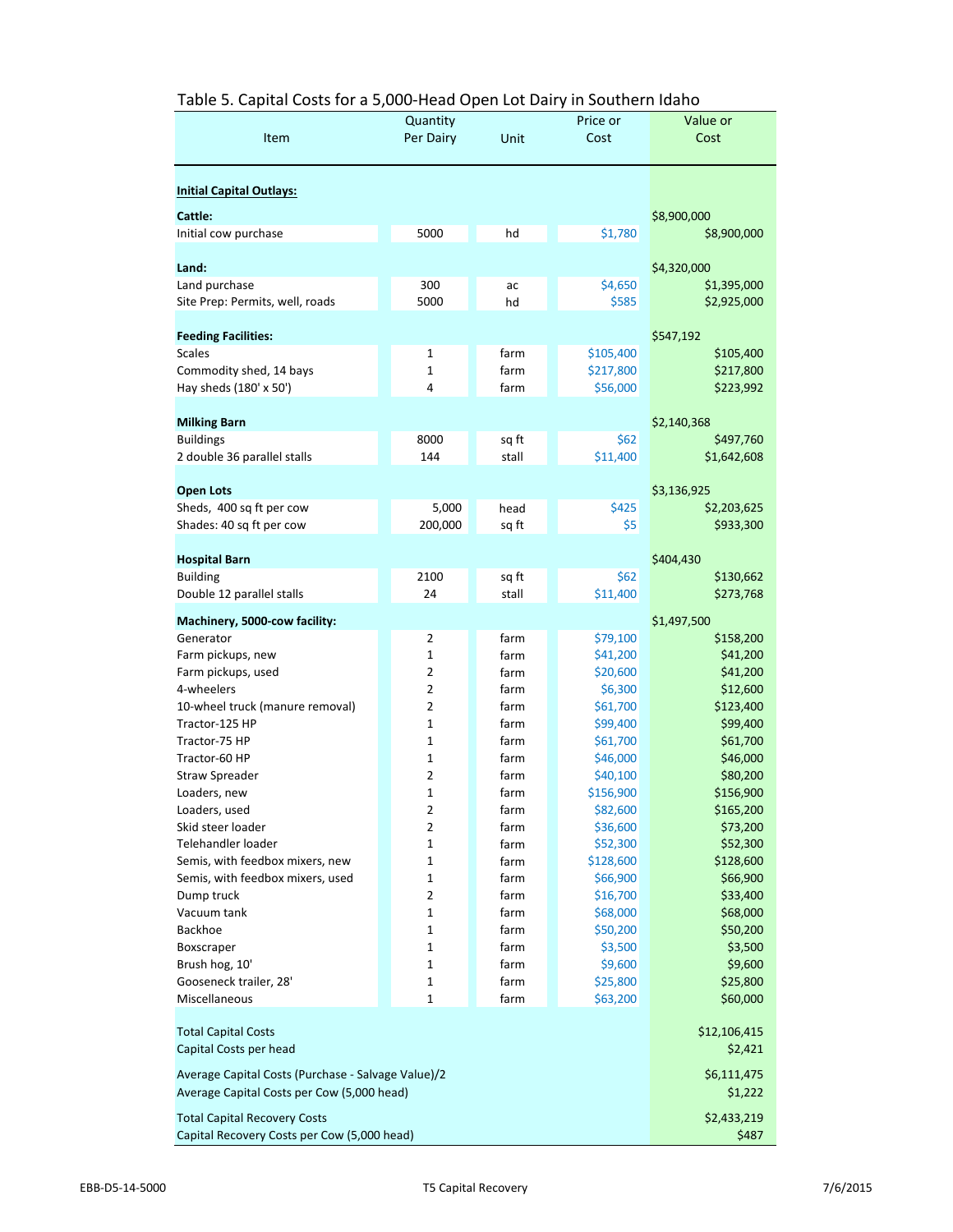|                                        | Jan         | Feb         | Mar         | Apr         | May         | Jun         | Jul         | Aug         | Sep         | Oct         | <b>Nov</b>  | <b>Dec</b>  | <b>Total</b> |
|----------------------------------------|-------------|-------------|-------------|-------------|-------------|-------------|-------------|-------------|-------------|-------------|-------------|-------------|--------------|
| <b>Production:</b>                     |             |             |             |             |             |             |             |             |             |             |             |             |              |
| Milk                                   | \$2,256,880 | \$2,256,880 | \$2,256,880 | \$2,256,880 | \$2,256,880 | \$2,256,880 | \$2,256,880 | \$2,256,880 | \$2,256,880 | \$2,256,880 | \$2,256,880 | \$2,256,880 | \$27,082,558 |
| <b>Bull Calves</b>                     | \$36,200    | \$36,200    | \$36,200    | \$36,200    | \$36,200    | \$36,200    | \$36,200    | \$36,200    | \$36,200    | \$36,200    | \$36,200    | \$36,200    | \$434,400    |
| <b>Heifer Calves</b>                   | \$46,800    | \$46,800    | \$46,800    | \$46,800    | \$46,800    | \$46,800    | \$46,800    | \$46,800    | \$46,800    | \$46,800    | \$46,800    | \$46,800    | \$561,600    |
| <b>Cull Cows</b>                       | \$168,438   | \$168,438   | \$168,438   | \$168,438   | \$168,438   | \$168,438   | \$168,438   | \$168,438   | \$168,438   | \$168,438   | \$168,438   | \$168,438   | \$2,021,250  |
| <b>Total Receipts</b>                  | \$2,508,317 | \$2,508,317 | \$2,508,317 | \$2,508,317 | \$2,508,317 | \$2,508,317 | \$2,508,317 | \$2,508,317 | \$2,508,317 | \$2,508,317 | \$2,508,317 | \$2,508,317 | \$30,099,808 |
|                                        |             |             |             |             |             |             |             |             |             |             |             |             |              |
| <b>Operating Inputs:</b>               |             |             |             |             |             |             |             |             |             |             |             |             |              |
| Alfalfa hay, dairy                     | \$209,622   | \$209,622   | \$209,622   | \$209,622   | \$209,622   | \$209,622   | \$209,622   | \$209,622   | \$209,622   | \$209,622   | \$209,622   | \$209,622   | \$2,515,462  |
| Feeder hay                             | #REF!       | #REF!       | #REF!       | #REF!       | #REF!       | #REF!       | #REF!       | #REF!       | #REF!       | #REF!       | #REF!       | #REF!       | #REF!        |
| Straw                                  | #REF!       | #REF!       | #REF!       | #REF!       | #REF!       | #REF!       | #REF!       | #REF!       | #REF!       | #REF!       | #REF!       | #REF!       | #REF!        |
| Wet sugarbeet pulp                     | \$10,513    | \$10,513    | \$10,513    | \$10,513    | \$10,513    | \$10,513    | \$10,513    | \$10,513    | \$10,513    | \$10,513    | \$10,513    | \$10,513    | \$126,156    |
| <b>Wet Dry Distillers Grain (DDG)</b>  | \$20,749    | \$20,749    | \$20,749    | \$20,749    | \$20,749    | \$20,749    | \$20,749    | \$20,749    | \$20,749    | \$20,749    | \$20,749    | \$20,749    | \$248,986    |
| Corn silage (30%DM)                    | #REF!       | #REF!       | #REF!       | #REF!       | #REF!       | #REF!       | #REF!       | #REF!       | #REF!       | #REF!       | #REF!       | #REF!       | #REF!        |
| Haylage (38%DM)                        | \$36,586    | \$36,586    | \$36,586    | \$36,586    | \$36,586    | \$36,586    | \$36,586    | \$36,586    | \$36,586    | \$36,586    | \$36,586    | \$36,586    | \$439,036    |
| <b>Beet pulp</b>                       | \$13,800    | \$13,800    | \$13,800    | \$13,800    | \$13,800    | \$13,800    | \$13,800    | \$13,800    | \$13,800    | \$13,800    | \$13,800    | \$13,800    | \$165,597    |
| Corn                                   | \$137,554   | \$137,554   | \$137,554   | \$137,554   | \$137,554   | \$137,554   | \$137,554   | \$137,554   | \$137,554   | \$137,554   | \$137,554   | \$137,554   | \$1,650,645  |
| Barley                                 | \$17,146    | \$17,146    | \$17,146    | \$17,146    | \$17,146    | \$17,146    | \$17,146    | \$17,146    | \$17,146    | \$17,146    | \$17,146    | \$17,146    | \$205,746    |
| <b>Wheat DDG</b>                       | \$32,321    | \$32,321    | \$32,321    | \$32,321    | \$32,321    | \$32,321    | \$32,321    | \$32,321    | \$32,321    | \$32,321    | \$32,321    | \$32,321    | \$387,848    |
| <b>Canola</b>                          | \$32,953    | \$32,953    | \$32,953    | \$32,953    | \$32,953    | \$32,953    | \$32,953    | \$32,953    | \$32,953    | \$32,953    | \$32,953    | \$32,953    | \$395,435    |
| <b>Distillers</b>                      | \$26,212    | \$26,212    | \$26,212    | \$26,212    | \$26,212    | \$26,212    | \$26,212    | \$26,212    | \$26,212    | \$26,212    | \$26,212    | \$26,212    | \$314,544    |
| <b>Cottonseed</b>                      | \$99,019    | \$99,019    | \$99,019    | \$99,019    | \$99,019    | \$99,019    | \$99,019    | \$99,019    | \$99,019    | \$99,019    | \$99,019    | \$99,019    | \$1,188,226  |
| <b>Molasses</b>                        | \$30,977    | \$30,977    | \$30,977    | \$30,977    | \$30,977    | \$30,977    | \$30,977    | \$30,977    | \$30,977    | \$30,977    | \$30,977    | \$30,977    | \$371,727    |
| Bypass fat (EB 100)                    | \$112       | \$112       | \$112       | \$112       | \$112       | \$112       | \$112       | \$112       | \$112       | \$112       | \$112       | \$112       | \$1,340      |
| <b>Rye grass pellets</b>               | #REF!       | #REF!       | #REF!       | #REF!       | #REF!       | #REF!       | #REF!       | #REF!       | #REF!       | #REF!       | #REF!       | #REF!       | #REF!        |
| Mineral, lactating cows (ton)          | \$27,778    | \$27,778    | \$27,778    | \$27,778    | \$27,778    | \$27,778    | \$27,778    | \$27,778    | \$27,778    | \$27,778    | \$27,778    | \$27,778    | \$333,342    |
| Mineral, dry cows (ton)                | #REF!       | #REF!       | #REF!       | #REF!       | #REF!       | #REF!       | #REF!       | #REF!       | #REF!       | #REF!       | #REF!       | #REF!       | #REF!        |
| Labor, including fringe costs          | \$156,250   | \$156,250   | \$156,250   | \$156,250   | \$156,250   | \$156,250   | \$156,250   | \$156,250   | \$156,250   | \$156,250   | \$156,250   | \$156,250   | \$1,875,000  |
| Veterinary, breeding, testing          | \$55,000    | \$55,000    | \$55,000    | \$55,000    | \$55,000    | \$55,000    | \$55,000    | \$55,000    | \$55,000    | \$55,000    | \$55,000    | \$55,000    | \$660,000    |
| <b>Supplies</b>                        | \$90,417    | \$90,417    | \$90,417    | \$90,417    | \$90,417    | \$90,417    | \$90,417    | \$90,417    | \$90,417    | \$90,417    | \$90,417    | \$90,417    | \$1,085,000  |
| <b>Repairs and maintenance</b>         | \$56,667    | \$56,667    | \$56,667    | \$56,667    | \$56,667    | \$56,667    | \$56,667    | \$56,667    | \$56,667    | \$56,667    | \$56,667    | \$56,667    | \$680,000    |
| <b>Utilities</b>                       | \$83,333    | \$83,333    | \$83,333    | \$83,333    | \$83,333    | \$83,333    | \$83,333    | \$83,333    | \$83,333    | \$83,333    | \$83,333    | \$83,333    | \$1,000,000  |
| Milk hauling                           | \$20,833    | \$20,833    | \$20,833    | \$20,833    | \$20,833    | \$20,833    | \$20,833    | \$20,833    | \$20,833    | \$20,833    | \$20,833    | \$20,833    | \$250,000    |
| <b>State &amp; association charges</b> | \$35,417    | \$35,417    | \$35,417    | \$35,417    | \$35,417    | \$35,417    | \$35,417    | \$35,417    | \$35,417    | \$35,417    | \$35,417    | \$35,417    | \$425,000    |
| Legal & accounting                     | \$12,500    | \$12,500    | \$12,500    | \$12,500    | \$12,500    | \$12,500    | \$12,500    | \$12,500    | \$12,500    | \$12,500    | \$12,500    | \$12,500    | \$150,000    |
| Interest                               | \$2,917     | \$2,917     | \$2,917     | \$2,917     | \$2,917     | \$2,917     | \$2,917     | \$2,917     | \$2,917     | \$2,917     | \$2,917     | \$2,917     | \$35,000     |
| Machinery (Fuel, Lube, Repair)         | \$5,002     | \$5,002     | \$5,002     | \$5,002     | \$5,002     | \$5,002     | \$5,002     | \$5,002     | \$5,002     | \$5,002     | \$5,002     | \$5,026     | \$60,048     |
| <b>Vehicles (Fuel and Repair)</b>      | \$2,993     | \$2,993     | \$2,993     | \$2,993     | \$2,993     | \$2,993     | \$2,993     | \$2,993     | \$2,993     | \$2,993     | \$2,993     | \$3,007     | \$35,930     |
| <b>Equipment (Repair)</b>              | \$609       | \$609       | \$609       | \$609       | \$609       | \$609       | \$609       | \$609       | \$609       | \$609       | \$609       | \$609       | \$7,308      |
| Housing, Improvements (Repair)         | \$21,335    | \$21,335    | \$21,335    | \$21,335    | \$21,335    | \$21,335    | \$21,335    | \$21,335    | \$21,335    | \$21,335    | \$21,335    | \$21,437    | \$256,122    |
| <b>Taxes and Insurance</b>             | \$91,351    | 50          | 50          | 50          | \$0         | \$0         | \$0         | \$0         | \$0         | \$0         | \$0         | \$0         | \$91,351     |
| Total                                  | #REF!       | #REF!       | #REF!       | #REF!       | #REF!       | #REF!       | #REF!       | #REF!       | #REF!       | #REF!       | #REF!       | #REF!       | #REF!        |
|                                        | \$29,939    |             |             |             |             |             |             |             |             |             |             |             |              |

Table 6: Monthly Summary of Returns and Expenses for a 5,000-Head Open Lot Dairy in Southern Idaho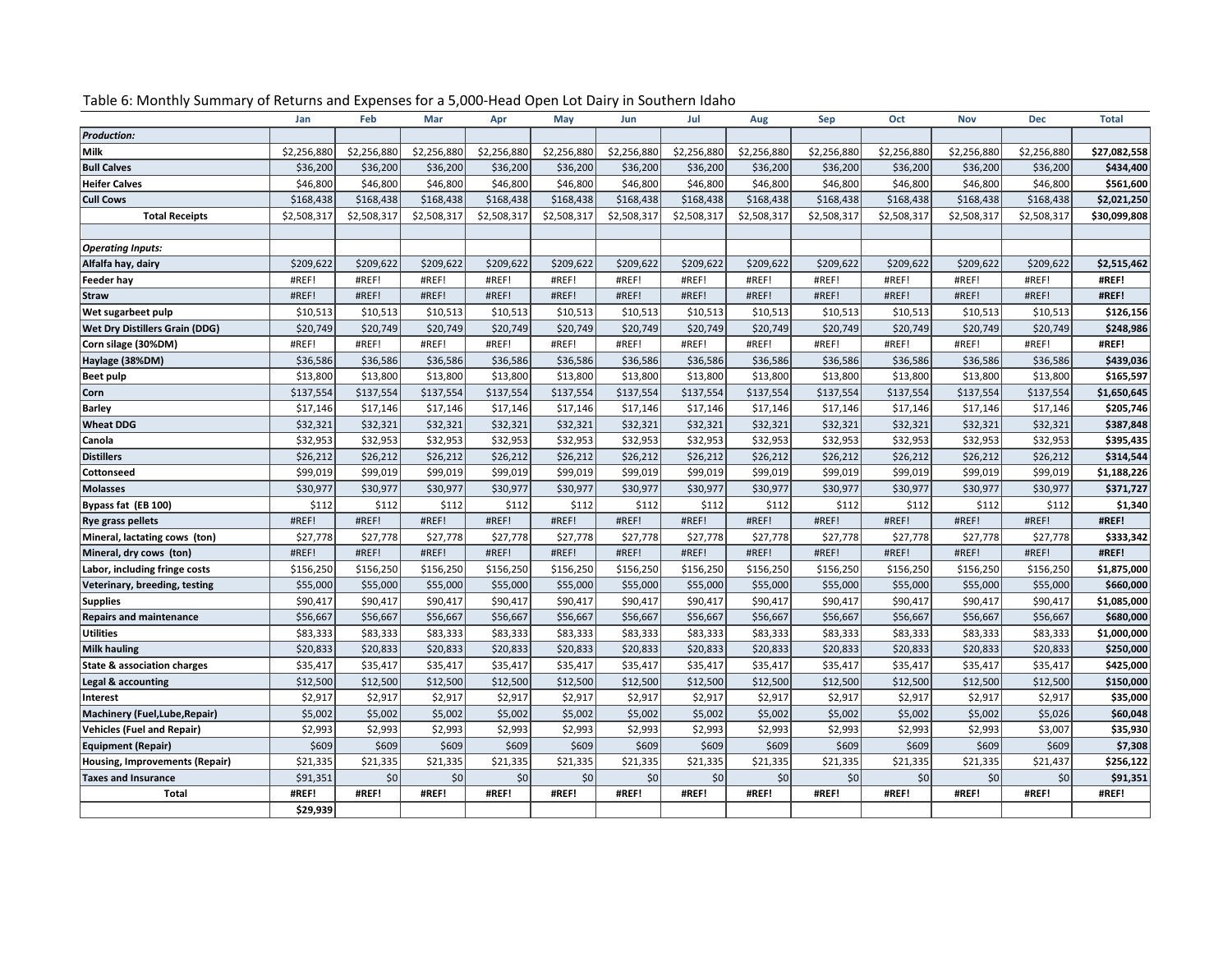|                                       | Jan   | Feb   | Mar   | Apr   | May   | Jun   | Jul   | Aug   | Sep   | Oct   | <b>Nov</b> | <b>Dec</b> | <b>Total</b> |
|---------------------------------------|-------|-------|-------|-------|-------|-------|-------|-------|-------|-------|------------|------------|--------------|
| Feed (tons):                          |       |       |       |       |       |       |       |       |       |       |            |            |              |
| Alfalfa hay, dairy                    | 41.92 | 41.92 | 41.92 | 41.92 | 41.92 | 41.92 | 41.92 | 41.92 | 41.92 | 41.92 | 41.92      | 41.92      | 503.09       |
| Feeder hay                            | #REF! | #REF! | #REF! | #REF! | #REF! | #REF! | #REF! | #REF! | #REF! | #REF! | #REF!      | #REF!      | #REF!        |
| Straw                                 | #REF! | #REF! | #REF! | #REF! | #REF! | #REF! | #REF! | #REF! | #REF! | #REF! | #REF!      | #REF!      | #REF!        |
| Wet sugarbeet pulp                    | 2.10  | 2.10  | 2.10  | 2.10  | 2.10  | 2.10  | 2.10  | 2.10  | 2.10  | 2.10  | 2.10       | 2.10       | 25.23        |
| <b>Wet Dry Distillers Grain (DDG)</b> | 4.15  | 4.15  | 4.15  | 4.15  | 4.15  | 4.15  | 4.15  | 4.15  | 4.15  | 4.15  | 4.15       | 4.15       | 49.80        |
| Corn silage (30%DM)                   | #REF! | #REF! | #REF! | #REF! | #REF! | #REF! | #REF! | #REF! | #REF! | #REF! | #REF!      | #REF!      | #REF!        |
| Haylage (38%DM)                       | 7.32  | 7.32  | 7.32  | 7.32  | 7.32  | 7.32  | 7.32  | 7.32  | 7.32  | 7.32  | 7.32       | 7.32       | 87.81        |
| Beet pulp                             | 2.76  | 2.76  | 2.76  | 2.76  | 2.76  | 2.76  | 2.76  | 2.76  | 2.76  | 2.76  | 2.76       | 2.76       | 33.12        |
| Corn                                  | 27.51 | 27.51 | 27.51 | 27.51 | 27.51 | 27.51 | 27.51 | 27.51 | 27.51 | 27.51 | 27.51      | 27.51      | 330.13       |
| <b>Barley</b>                         | 3.43  | 3.43  | 3.43  | 3.43  | 3.43  | 3.43  | 3.43  | 3.43  | 3.43  | 3.43  | 3.43       | 3.43       | 41.15        |
| <b>Wheat DDG</b>                      | 6.46  | 6.46  | 6.46  | 6.46  | 6.46  | 6.46  | 6.46  | 6.46  | 6.46  | 6.46  | 6.46       | 6.46       | 77.57        |
| Canola                                | 6.59  | 6.59  | 6.59  | 6.59  | 6.59  | 6.59  | 6.59  | 6.59  | 6.59  | 6.59  | 6.59       | 6.59       | 79.09        |
| <b>Distillers</b>                     | 5.24  | 5.24  | 5.24  | 5.24  | 5.24  | 5.24  | 5.24  | 5.24  | 5.24  | 5.24  | 5.24       | 5.24       | 62.91        |
| <b>Cottonseed</b>                     | 19.80 | 19.80 | 19.80 | 19.80 | 19.80 | 19.80 | 19.80 | 19.80 | 19.80 | 19.80 | 19.80      | 19.80      | 237.65       |
| <b>Molasses</b>                       | 6.20  | 6.20  | 6.20  | 6.20  | 6.20  | 6.20  | 6.20  | 6.20  | 6.20  | 6.20  | 6.20       | 6.20       | 74.35        |
| Bypass fat (EB 100)                   | 0.02  | 0.02  | 0.02  | 0.02  | 0.02  | 0.02  | 0.02  | 0.02  | 0.02  | 0.02  | 0.02       | 0.02       | 0.27         |
| Rye grass pellets                     | #REF! | #REF! | #REF! | #REF! | #REF! | #REF! | #REF! | #REF! | #REF! | #REF! | #REF!      | #REF!      | #REF!        |
| Mineral, lactating cows (ton)         | 5.56  | 5.56  | 5.56  | 5.56  | 5.56  | 5.56  | 5.56  | 5.56  | 5.56  | 5.56  | 5.56       | 5.56       | 66.67        |

# Table 7: Monthly Feed Requirements (tons) for a 5,000-Head Open Lot Dairy in Southern Idaho